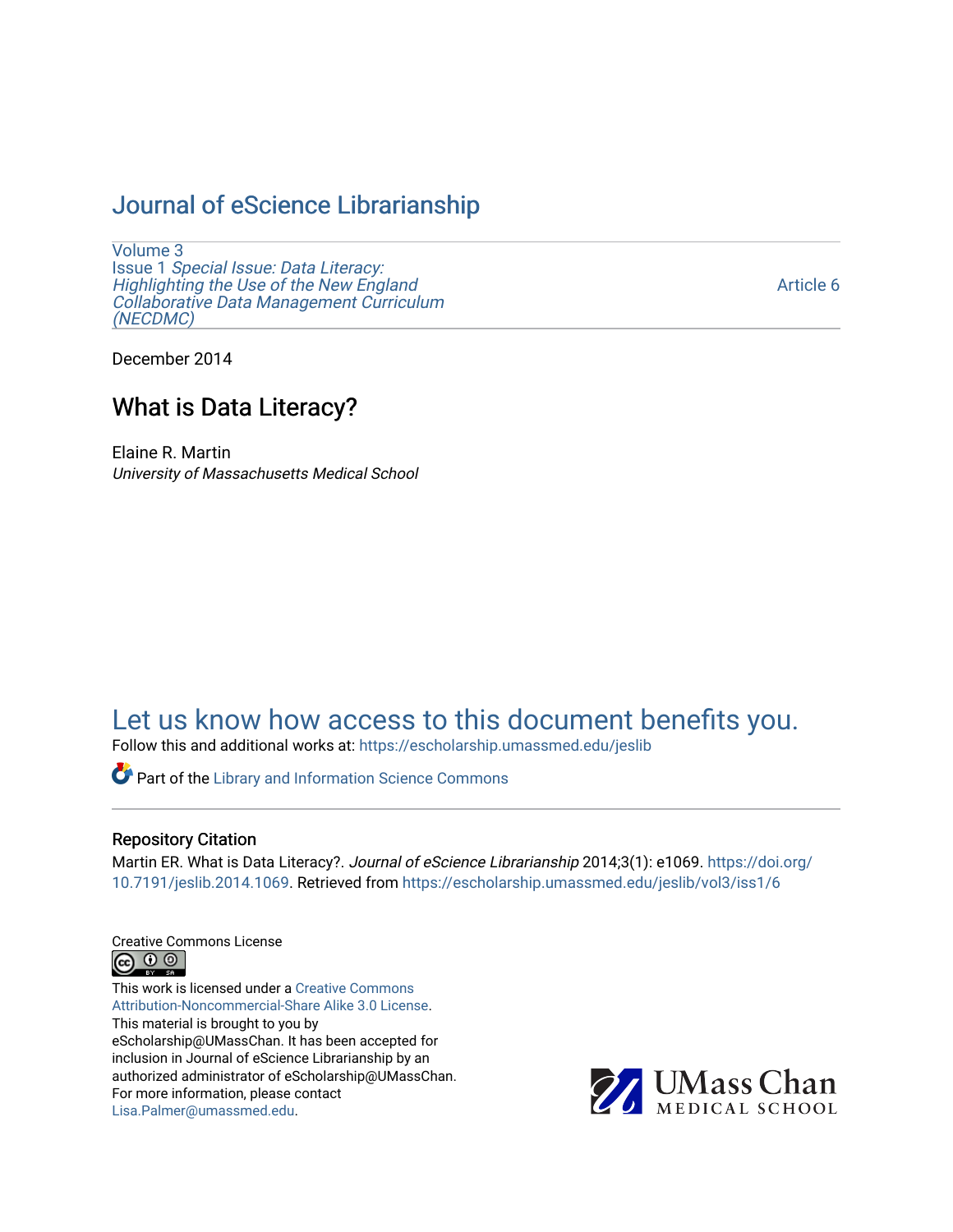

Journal of eScience Librarianship

putting the pieces together: theory and practice

### **Editorial**

## **What is Data Literacy?**

Elaine R. Martin, DA, Director of Library Services

University of Massachusetts Medical School, Worcester, MA, USA

What is data literacy? Why is data literacy important? **Data literacy** is "the ability to read, create, and communicate data as information" (Wikipedia). The evolutionary role of the librarian in offering data literacy services — including discussion about the skills needed by students and researchers for data literacy and development of effective instructional content, methods, and formats — continues to evolve. What is clear is that data literacy services offer librarians an opportunity to expand their role in the research enterprise within an institution.

As research funders in the U.S., the U.K., and Canada are increasingly mandating open access to research data, researchers' responsibilities towards managing their data are changing. Researchers are being required to improve and enhance their research data management skills and practices. By providing research data literacy services and instructional programs, librarians can engage with the biomedical research community within their institutions in new ways. But exactly what kinds of data literacy services can librarians offer? How can librarians successfully engage with faculty, students, and researchers in order to offer and market these instructional programs? The answers are varied and many. The articles in this issue of the JESLB are designed to offer some guidance to those librarians interested in offering research data literacy services in their institutions. These articles highlight practical resources and strategies for offering one or more in-person or online courses to researchers, students and librarians on the topic of best practices for scientific research data management.

The New England Collaborative Data Management Curriculum (NECDMC) is one example of a data management curriculum. Designed collaboratively by librarians from New England academic intuitions, it was created for the purpose of using one or more modules to instruct other librarians and researchers about the need for, and use of, good research data management practices. The articles by Eaker, Peters, Ishida, O'Malley, and Muilenberg discuss how this particular curriculum can be customized and offered in unique ways depending on the institution and target audience. Kafel and her colleagues outline how the curriculum was designed as well as the challenges of collaborative curriculum development. Cox et al. present an alternative approach to collaborative curriculum design developed with the University of Sheffield Information School and the libraries at the Universities of Leeds, Sheffield, and York. Another well-known curriculum called MANTRA is an online course from the University of Edinburgh. Rice discusses its many releases and plans for the future.